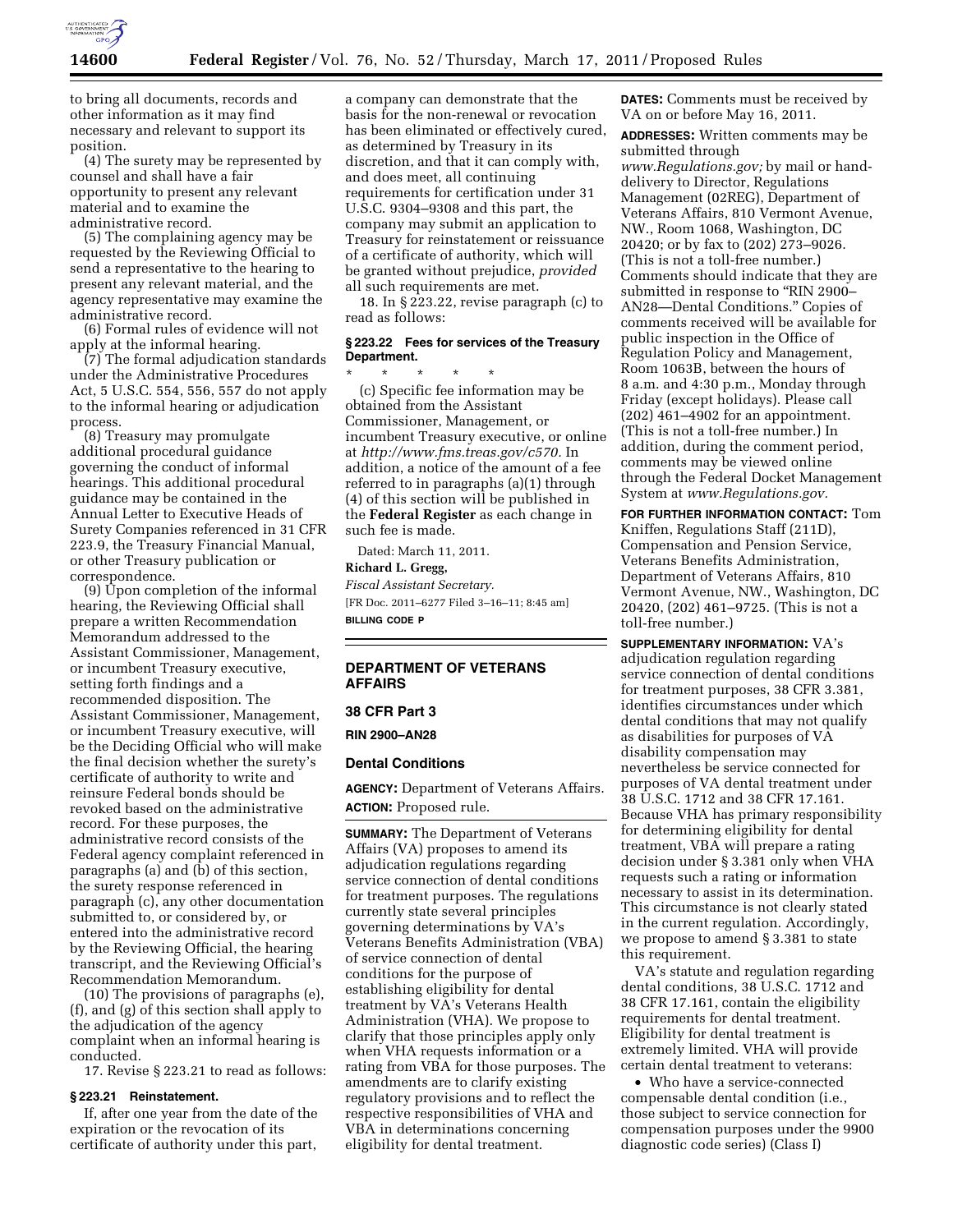• Who have a service-connected noncompensable dental condition (not subject to compensation) shown to have been in existence at the time of discharge or release from active service, which took place after September 30, 1981 (Class II), if:

 $\circ$  The veteran served at least 180 days (or 90 days if a veteran of the Gulf War era), and

Æ The veteran's DD214 does not bear certification that the veteran was provided, within 90 days immediately prior to discharge or release, a complete dental examination (including dental xrays) and all appropriate dental treatment indicated by the examination to be needed, and

 $\circ$  Application for treatment is received within 180 days of discharge, and

 $\circ$  A VA dental examination is completed within six months after discharge or release, unless delayed through no fault of the veteran.<br>© **Note:** Treatment under C

 **Note:** Treatment under Class II is limited to a one-time correction of service-connected noncompensable dental conditions.

• Who have a service-connected noncompensable dental condition or disability adjudicated as resulting from combat wounds or service trauma (Class  $II(a)$ ).

• Who are homeless or are otherwise enrolled veterans who are eligible for a one-time course of dental care under 38 U.S.C. 2062 (Class II(b)).

• Who are former prisoners of war, as determined by the concerned military service department (Class II(c)).

• Who have a nonservice-connected dental disability professionally determined to be aggravating a serviceconnected medical condition (Class III).

• Who are rated totally disabled due to service-connected disability (either a 100 percent schedular evaluation or entitled to individual unemployability) (Class IV).

• Who are approved for vocational rehabilitation training under 38 U.S.C. chapter 31 and who require dental treatment to participate in training (Class V).

• Who are scheduled for admission or otherwise receiving care and services under 38 U.S.C. chapter 17 if dental care is reasonably necessary to the provision of such care and services, *i.e.,* a dental condition is complicating a medical condition currently under treatment. (Examples: patients scheduled for cardiac surgery, knee, hip, joint replacement surgery, or organ transplant surgery may receive pre-bed care to eliminate dental infection prior to their surgery and help insure successful medical treatment) (Class VI).

VHA will usually be able to determine eligibility for dental treatment without referral to VBA. However, VHA shall request information or a rating from VBA in the following circumstances:

• To determine whether the veteran has a compensable service-connected disability (subject to service connection for compensation purposes).

• To determine whether the veteran has a service-connected condition for which compensation is not payable.

• To determine whether there is dental disability due to combat wounds or service trauma.

• To determine prisoner of war status. • To determine whether the veteran is totally disabled due to service-

connected disability.

VHA may submit a request for a rating for eligibility for treatment for any dental condition. However, consistent with the qualifying conditions and the limitations of eligibility under 38 CFR 3.381 and 38 CFR 17.161, VBA would deny any claim that does not qualify for VHA dental treatment, including any claim for treatment of periodontal disease or calculus, unless the condition meets regulatory eligibility criteria.

If the veteran files a claim for disability compensation that includes as an issue a compensable dental condition under the rating schedule criteria, VBA would prepare a rating and notify VHA. If a veteran has not filed a claim for disability compensation, but goes to a VHA dental clinic requesting treatment, VHA will request a determination from VBA when needed to address the issues described above affecting eligibility under Class I, Class II, Class II(a), Class II(c), or Class IV. Furthermore, VHA is responsible for notifying the veteran of their eligibility determination.

When a veteran submits a claim for dental treatment directly to a VBA regional office, VBA will not provide a rating, but instead VBA will refer the claim to the VHA outpatient clinic, which is responsible for such claims.

Therefore, we propose to redesignate paragraphs (a) through (f) as paragraphs (b) through (g) and to add a new paragraph (a) that explains the situations when VHA will refer a claim to VBA. We also propose to amend redesignated paragraph (b) to clarify what conditions will be service connected for treatment purposes. Additionally, we propose to remove the following sentence from redesignated paragraph (c): ''When applicable, the rating activity will determine whether the condition is due to combat or other in-service trauma, or whether the veteran was interned as a prisoner of war.'' This sentence is being removed

because it is repetitive of portions of proposed paragraph (a).

#### **Paperwork Reduction Act**

This document contains no provisions constituting a collection of information under the Paperwork Reduction Act (44 U.S.C. 3501–3521).

# **Regulatory Flexibility Act**

The Secretary hereby certifies that this proposed rule will not have a significant economic impact on a substantial number of small entities as they are defined in the Regulatory Flexibility Act, 5 U.S.C. 601–612. This proposed rule would not affect any small entities. Only certain VA beneficiaries could be directly affected. Therefore, pursuant to 5 U.S.C. 605(b), this proposed rule is exempt from the initial and final regulatory flexibility analysis requirements of sections 603 and 604.

#### **Executive Order 12866**

Executive Order 12866 directs agencies to assess all costs and benefits of available regulatory alternatives and, when regulation is necessary, to select regulatory approaches that maximize net benefits (including potential economic, environmental, public health and safety, and other advantages; distributive impacts; and equity). The Executive Order classifies a ''significant regulatory action,'' requiring review by the Office of Management and Budget (OMB), unless OMB waives such review, as any regulatory action that is likely to result in a rule that may: (1) Have an annual effect on the economy of \$100 million or more or adversely affect in a material way the economy, a sector of the economy, productivity, competition, jobs, the environment, public health or safety, or State, local, or tribal governments or communities; (2) create a serious inconsistency or otherwise interfere with an action taken or planned by another agency; (3) materially alter the budgetary impact of entitlements, grants, user fees, or loan programs or the rights and obligations of recipients thereof; or (4) raise novel legal or policy issues arising out of legal mandates, the President's priorities, or the principles set forth in the Executive Order.

VA has examined the economic, interagency, budgetary, legal, and policy implications of this regulatory action and has concluded that it is not a significant regulatory action under Executive Order 12866.

### **Unfunded Mandates**

The Unfunded Mandates Reform Act of 1995 requires, at 2 U.S.C. 1532, that